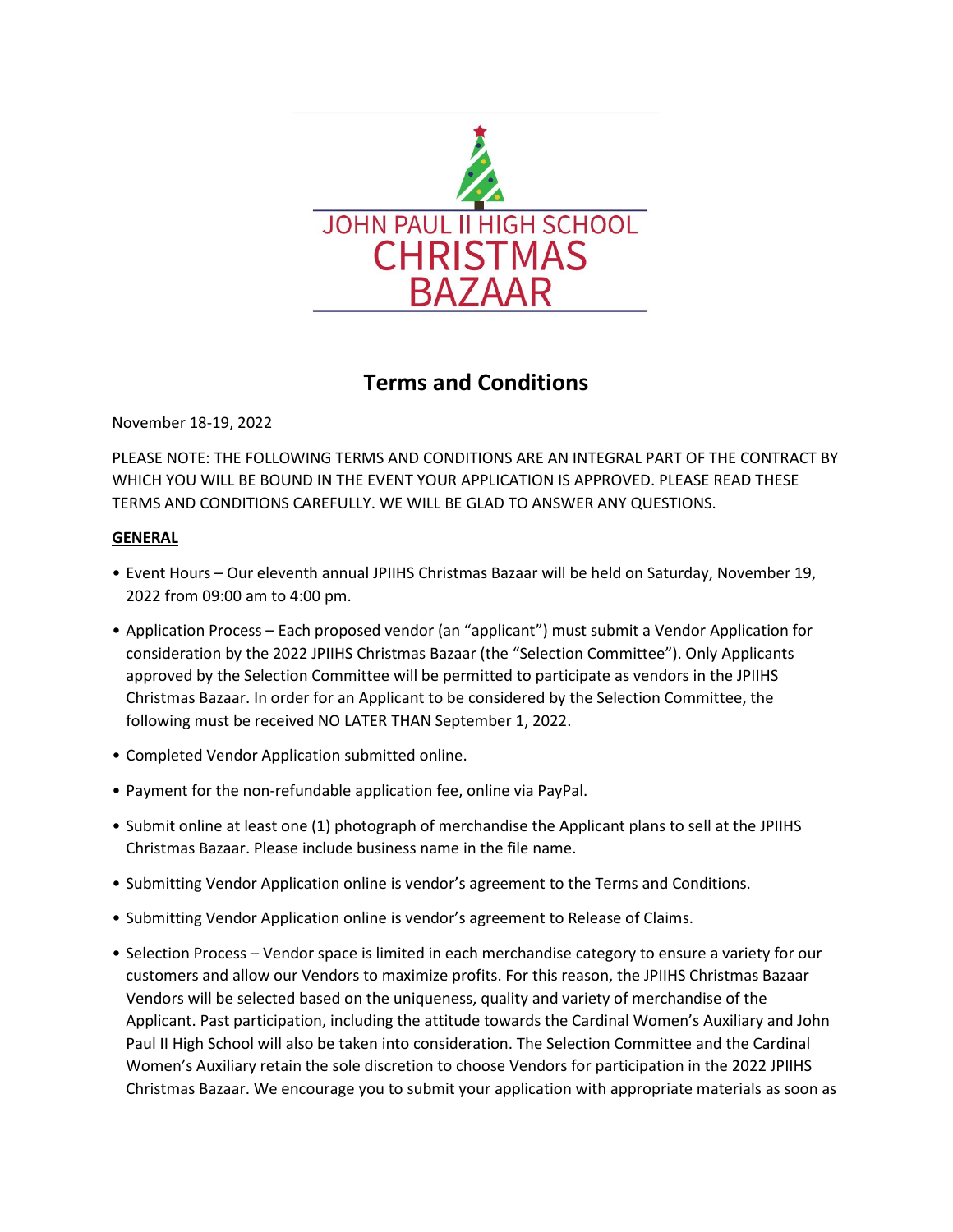possible, as the date of receipt could be a factor in your selection. If selected, you will receive an email with a link to submit full payment. Please note, due to rules in place by the Diocese of Dallas, at the time of the application process, we will be limited to the number of booths.

- MLM If selected, only one MLM marketer per company such as Scentsy, Stella & Dot etc., will be accepted. These applicants will be competing will all other non-MLM applicant vendors.
- Wait List A wait list will be established for Applicants not selected. If an Applicant chooses to be placed on the wait list, the Applicant may be selected as a Vendor at the discretion of the Selection Committee if space becomes available prior to the 2022 Christmas Bazaar.
- Notification Date Those Applicants selected by the Selection Committee will be notified of their acceptance on a rolling basis, with a notification date no later than September 1, 2022. Our applications will be submitted and accepted on a rolling basis after the early bird sign up. Acceptance as a vendor in the JPIIHS Christmas Bazaar, will be made via email unless otherwise notified. A final payment link will be included.
- Fees A non-refundable application fee is due at the time of submission of the Vendor Application online via PayPal. Please note that if you are selected, the booth fee and any additional fees will be due as your final payment.

#### **JPIIHS CHRISTMAS BAZAAR SPECIFICS**

- Check-In Vendors must check-in before setting up their booth display on Friday, November 18th, from 6 pm – 9 pm. Check-In will be in the front parking lot (off of Plano Parkway), where the vendors will receive vendor information and set-up instructions. Please note, due to recent regulations, there will be NO Student help. Vendors must provide their own carts for loading and unloading. Once you've unloaded your vehicle, please move it to the parking lot to give others the opportunity to unload. Exhibitors must vacate the building by 9:00 pm on Friday and by 6:00 pm on Saturday. Vendors may not enter the building before 7:00 am on Saturday. Please take these time frames into consideration when planning set up.
- Booth Size Booth sizes are approximately 10'x 10' and are offered as singles or doubles. Vendors cannot share their booth space or display merchandise from any businesses not included in the Vendor Application without prior approval by the 2022 JPIIHS Christmas Bazaar Committee. Please inquire about shared booth spaces at bazaar@johnpauliihs.org Failure to comply may result in the dismissal of both vendors.
- Equipment Vendors are provided one chair for each booth. Vendors must bring their own tables, additional chairs, display items, etc. needed for their booth display. Equipment will not be available for rent. No decal, stickers, or permanent type of tape of any kind may be placed on any part of the school building or school property. Electrical outlets will only be available for an additional fee to Vendors who have requested them on their Vendor Application. Be aware there are a limited number of available electrical outlets and only available in certain locations due to the construction of the building. The acceptance selection email will confirm your electricity request.
- Sales All proceeds of a Vendor's sales shall be retained by the Vendor. Each vendor is responsible for collection and remittance of all taxes relating to its sales and for indemnification of and holding the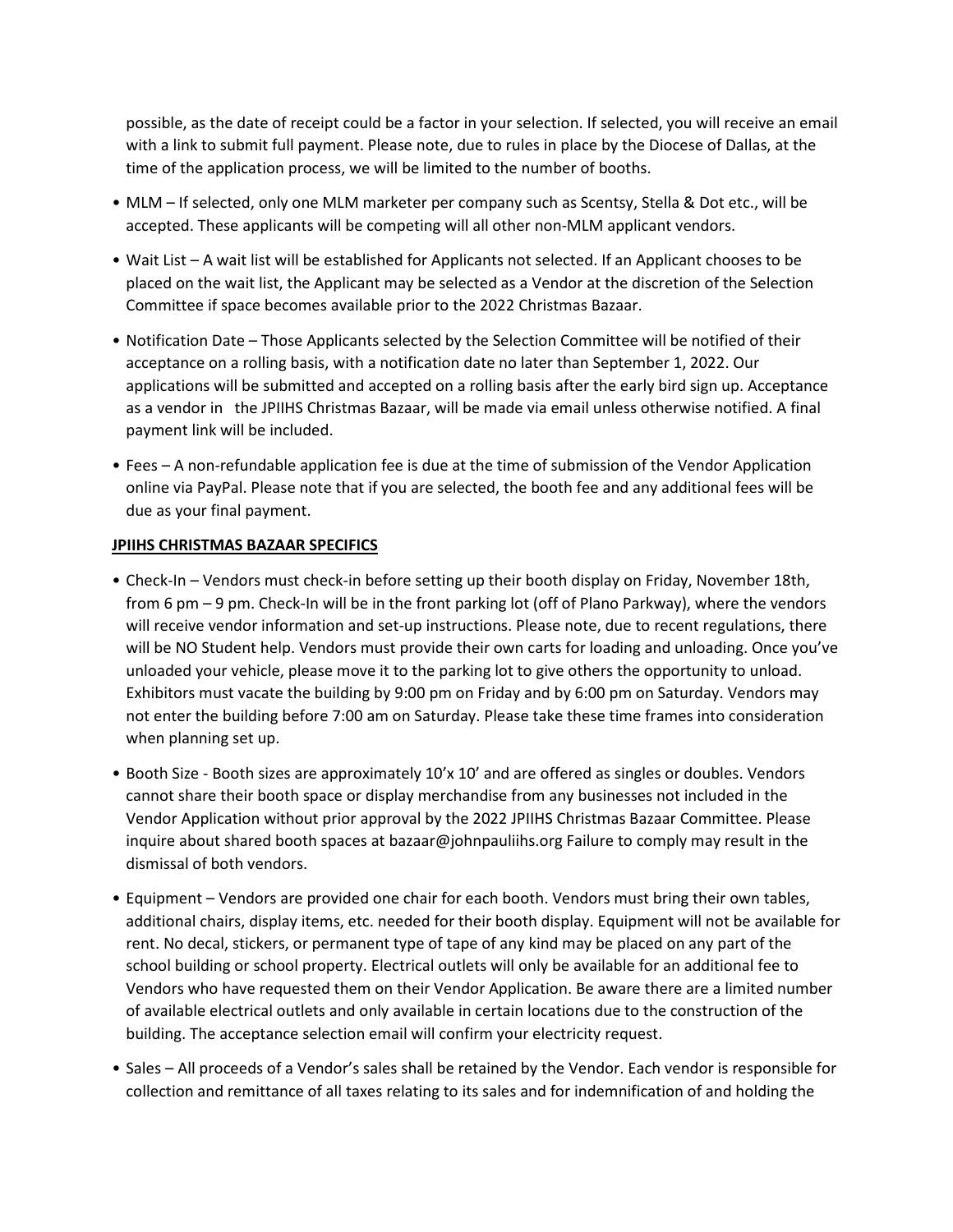Cardinal Women's Auxiliary and the 2022 JPIIHS Christmas Bazaar harmless from any failure by the Vendor to collect and remit such taxes in accordance with applicable law.

- Vendor Health Permits Vendors selling a food or drink product of any kind are responsible for knowing and abiding by the policies set forth by the City of Plano, Texas, Environmental Health Department. Vendors will be required to display a current Health Permit issued by the City of Plano. Please contact the Plano Health Department, 1520 Avenue K, Suite 210, Plano Texas, 75074, visit http://www.plano.gov/566/Environmental-Health-Permits, or phone 972-941- 7143. Proof of applicable permit will be required prior to the event.
- Publicity The 2022 Bazaar and are placing a large focus on varied mediums of advertising. We will have a significant social media presence and can also provide you a copy of our flyer, posts etc. so you can distribute it to your customers via social media or electronically.

## **VENDOR ACTIVITIES AND OPERATION**

- Conduct Each Vendor shall operate its business during the 2022 JPIIHS Christmas Bazaar in a good and workmanlike manner, using best efforts to comply with applicable rules and regulations and the safety and welfare of the patrons, invitees, and guests of the Cardinal Women's Auxiliary. Vendors must be set up and prepared to receive customers by 9:00 am on Saturday, November 20th.
- Responsibility Each Vendor is responsible for delivery, assembly, maintenance, booth coverage, disassembly and removal of all its property including without limitation: booth set-up, booth teardown, and booth clean-up. Each vendor shall operate its business during ALL hours of the 2022 JPIIHS Christmas Bazaar unless given specific written permission by the Selection Committee. Each vendor must vacate the premises by 6:00 pm on Saturday, November 20th. By agreeing to the Terms and Conditions, you agree not to dismantle your booth and leave before 4 pm on Saturday, November 20th, and not to damage JPIIHS property or leave litter.
- Liability Each Vendor agrees to hold John Paul II High School , the Cardinal Women's Auxiliary and its members and volunteers harmless from any and all liability to persons or property, including without limitation, all losses, damages, liability, fines, penalties, and expenses (including reasonable attorneys' fees) to the extent arising out or resulting from any theft, personal injury, property damage, infringement of any patent, copyright, trademark, or trade secret right, or other intellectual property right, private right, or any other propriety of personal interest, and related by circumstances to the Vendor's participation in the 2022 JPIIHS Christmas Bazaar.

#### **MISCELLANEOUS PROVISIONS**

- Neither Vendor, on the one hand, nor the Cardinal Women's Auxiliary, 2022 JPIIHS Christmas Bazaar, John Paul II High School, or any one of them, on the other hand, shall constitute an agent, joint ventures or partner of the other.
- The agreement between the Vendor and the Cardinal Women's Auxiliary shall be construed and governed by the laws of the State of Texas.

## **ACCEPTANCE**